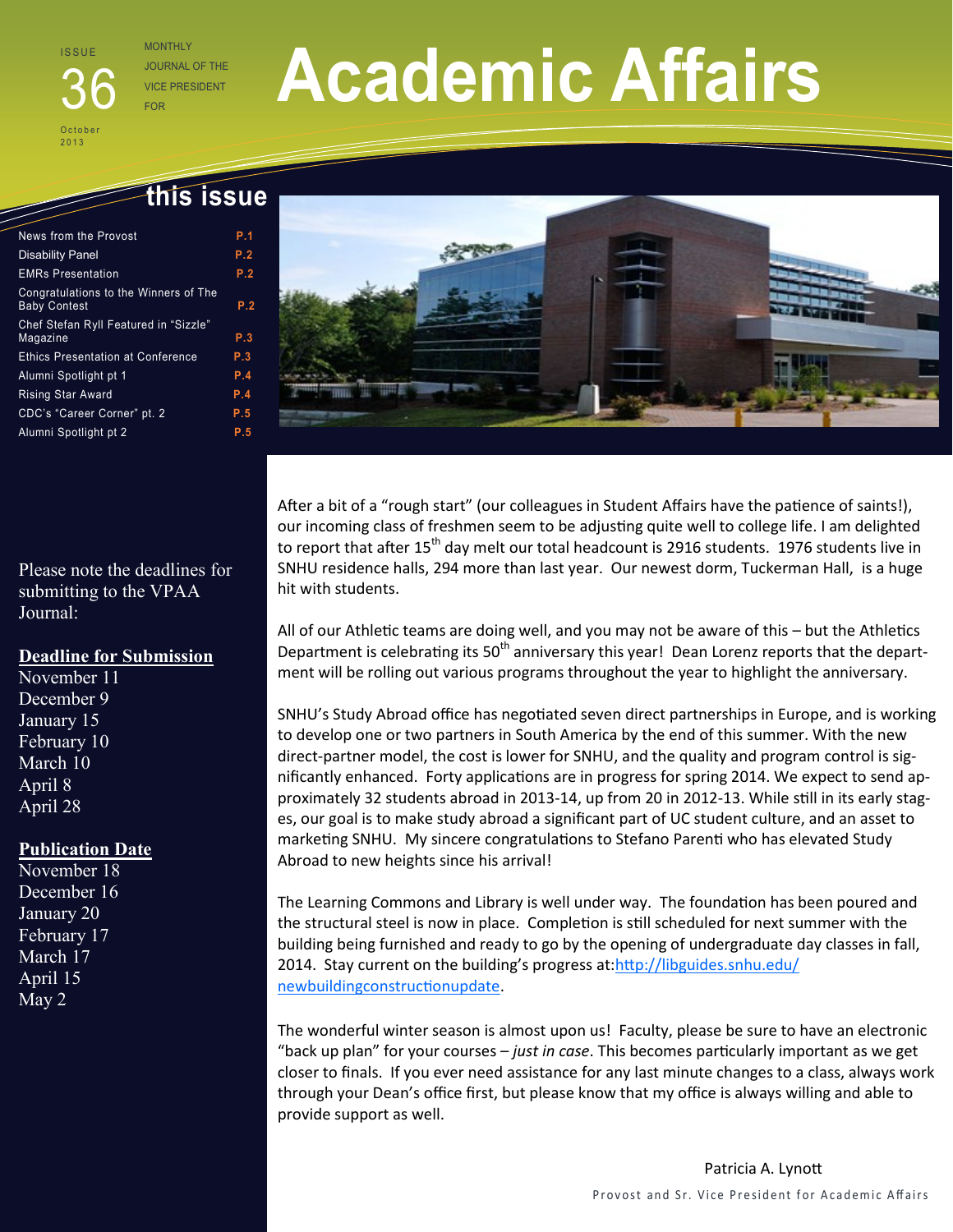#### **EMRs Presentation**

Dr. J. Stephanie Collins presented her current work, titled "Security Issues of Electronic Medical Records," in Nashua, NH, on Oct. 3, 2013. This was an invited presentation for the Institute of Electrical and Electronics Engineers (IEEE). The topic covered the security issues surrounding the increased use of electronic medical records (EMRs), and the use of networked electronic diagnostic equipment. Dr. Collins had been researching this topic as part of her sabbatical leave in spring/summer 2013.

#### **Disability Panel**

Submitted by: Dennis Green, Associate Director, Office of Disability Services

On Wednesday, October 23rd, from 5:30-7:00 pm, the Office of Disability Services is holding a panel discussion in Walker Auditorium and is inviting you to attend. During the panel, six students who are registered with the Office of Disability Services share how their disabilities affect their daily lives, in both positive and challenging ways. The discussion opens up to the audience in the second part, allowing them to ask questions as well. We encourage you to attend and show support for your fellow students who want to share a part of their lives with you. The event will be streamed live at<http://bit.ly/16RLGzl> and recorded as well.

In the past, some professors have offered extra credit to their students who attend ODS events. Often a related assignment is given to help integrate the information. At the event, we will have a sign- in table where students sign in. This information will be sent to each professor several days after the event, at their request.

We hope to see you there!



The Office of Disability Services

645-9630

#### **Congratulations to the Winners of The Baby Contest**

Congratulations to winners of the VPAA Name That Baby Contest: Stacey Breton and Peg Ford!

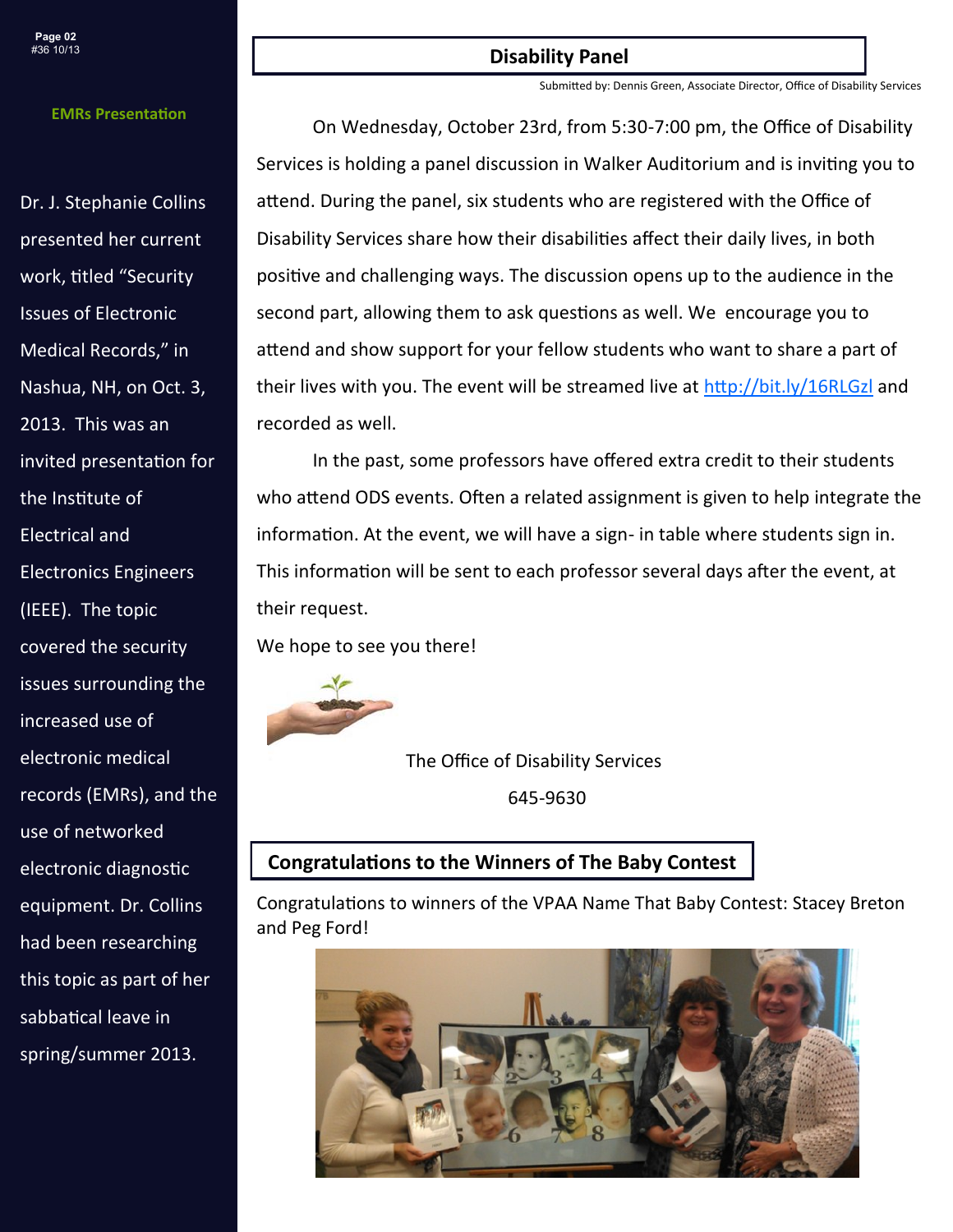# **Chef Stefan Ryll Featured in "Sizzle" Magazine**

Submitted by: Deborah Wilcox, Special Assistant to the Provost

Our very own Chef Stefan Ryll, CEC, CCE, AAC, Assistant Professor in the Culinary Program in the School of Business is featured in an article recently published in the fall 2013 issue of "Sizzle" magazine. "Sizzle" is the national magazine of the American Culinary Federation. Click below for the link to the article and recipe for "Classic Duck Terrine":

#### http://www.sizzle-[digital.com/sizzle/fall\\_2013#pg36](http://www.sizzle-digital.com/sizzle/fall_2013#pg36)

Chef Ryll was inducted into the American Academy of Chefs (AAC), the honor society of the American Culinary Federation (ACF), July 23, at the 42nd Annual Induction Reception and Dinner. The ceremony was held during the 2013 ACF National Convention, which took place at The Cosmopolitan of Las Vegas, Las Vegas, July 21–25.

Chef Ryll is coach for the SNHU student culinary team, which won a bronze medal in the 2011 ACF Northeast Regional Conference. He is certification chair of ACF Professional Chefs of New Hampshire Chapter. In addition to his busy teaching and advising schedule at SNHU Chef Ryll is also a frequent guest on WMUR's Cook's Corner. Follow this link to see the videos and find some wonderful recipes!

[http://www.wmur.com/page/search/htv](http://www.wmur.com/page/search/htv-man/news/entertainment/food/cooks-corner)-man/news/entertainment/food/cooks-corner

Congratulations Stefan!

# **Ethics Presentation at Conference**

Professors Jeannemarie Thorpe, Carol West, and J. Stephanie Collins have just returned from a September conference in San Antonio, Texas, hosted by the Academy of Business Research, where they presented a paper titled, "Ethics Instruction in Multiple Disciplines: A Case-Based Approach." The authors of the paper also included Professors Karin Caruso and Karen Stone.

The paper is a description of a teaching methodology aimed at promoting ethics education that takes into account the variety of ethical perspectives and backgrounds of students from around the world. The authors are proposing an integrated approach to teaching ethics using a set of interchangeable business cases that present ethics as a business issue to be confronted holistically. Cases would be embedded within a discipline, but should be addressable by other disciplines at the same time. This paper is part of an ongoing stream of research, and is an extension of previously published work.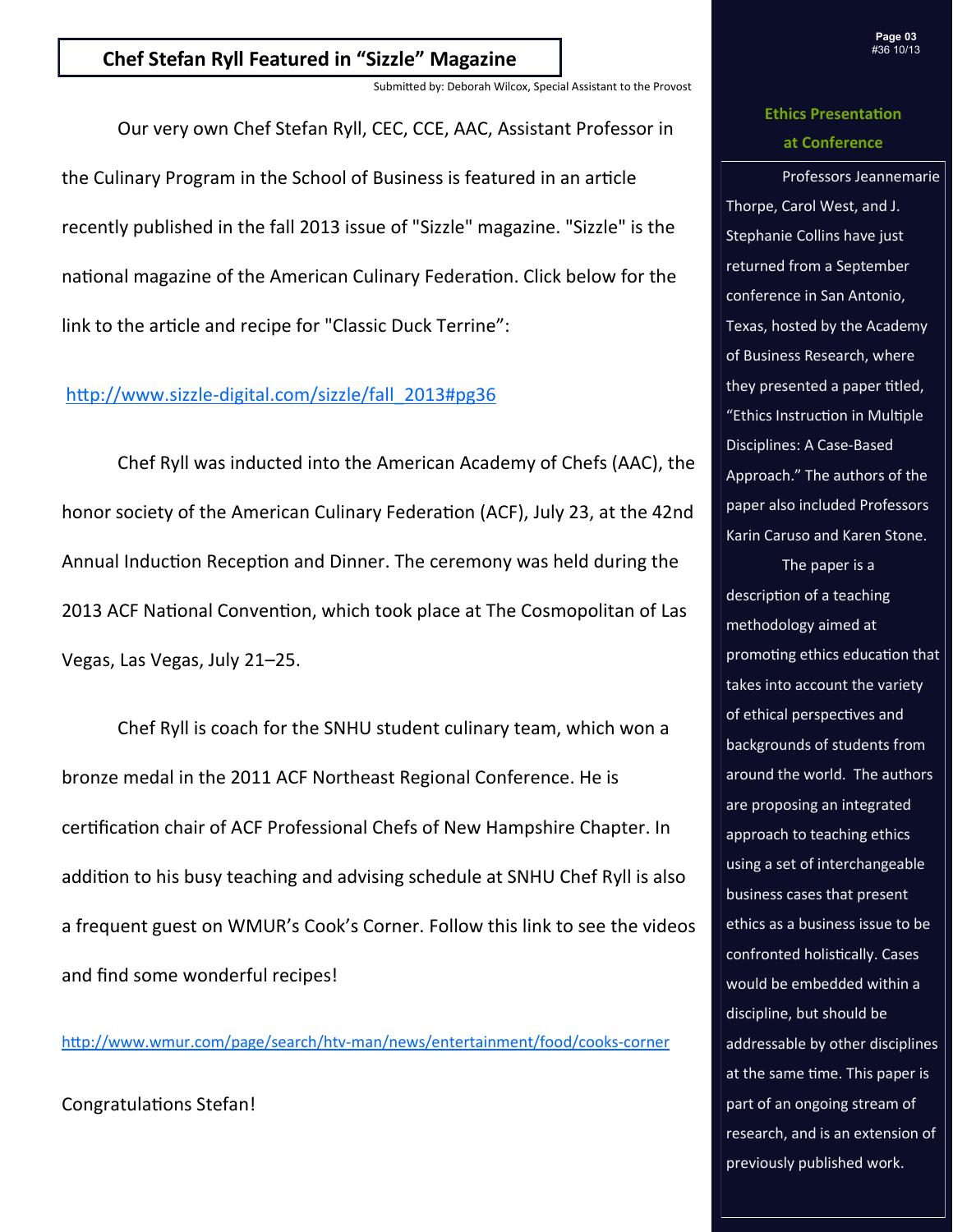#### **Rising Star Award**

Congratulations to Christopher "CJ" DeStramp who has won the 2013 Rising Star award for College Student of the Year. The College Student of the Year honors outstanding college students living and going to school in New Hampshire, who is an academic rising star, and has given back to their community. The Rising Stars Awards are a call to celebrate and recognize New Hampshire's remarkable young professionals and college students, initiatives to keep them here, and businesses and organizations that go the extra mile to recruit and retain them.

# **Alumni Spotlight: Active Alumni, Vibrant Campus pt 1**

Submitted by: Submitted by: The Office of Institutional Advancement

#### *2013 Alumni Association Award Recipients*

Each year, the SNHU Alumni Association considers nominations for three prestigious awards: the Alumni Hall of Fame Award, the Distinguished Service Award, and the Young Alumni Award. Three outstanding SNHU community members will be honored as the 2013 award recipients at the President's Reception at Homecoming (Saturday, October 19, 4:00 p.m., Dining Center Banquet Hall):

### **Mr. Robert J. DeColfmacker '78, Alumni Hall of Fame Award**

Mr. DeColfmacker received his Bachelor's degree in Economics & Finance from New Hampshire College, and he is currently the chair of the Board of Trustees. His career in higher education, entrepreneurship and nonprofit governance spans three decades, and he has served as a faculty member, administrator, college president, consultant and trustee for various institutions.



Having served in the Vietnam War, Mr. DeColfmacker holds

veterans' affairs as a philanthropic priority in his life, and he and his wife, Patricia, founded the DeColfmacker Veterans Lounge at SNHU. The Lounge serves as a resource and support center for veterans and active-duty servicemen and servicewomen studying at the university.

Mr. DeColfmacker was nominated for this award by Mr. Mark Ouellette '77, the 2011 Hall of Fame Award recipient and a fellow SNHU trustee. Mr. Ouellette said he was proud to nominate Mr. DeColfmacker for his prolific and distinguished service to the university.

# **Professor Karin Caruso '82, Distinguished Service Award**

Prof. Caruso, associate dean of the School of Business and associate professor in accounting and organizational leadership, was nominated by Thu Viet Anh Nguyen '13. Ms. Nguyen captured the spirit of Dr. Caruso's teaching style, describing her professor as patient, competent, and thoroughly invested in her students' education and success.

In addition to her work with students, Dr. Caruso has established herself as a leader amongst her peers since she

began work at NHC in 1977. She is a past president of SNHUPEA; served as the interim dean of the School of Business from 2008-2010; and currently sits on the Faculty Senate, the Faculty Evaluation Task Force, the Academic Honesty Task Force, the School of Business Digital Devices Task Force and the School of Business Core Task Force. The Alumni Association is proud to honor her with this award for her dedication to the university, her integrity as an educator, and her commitment to her students' success.